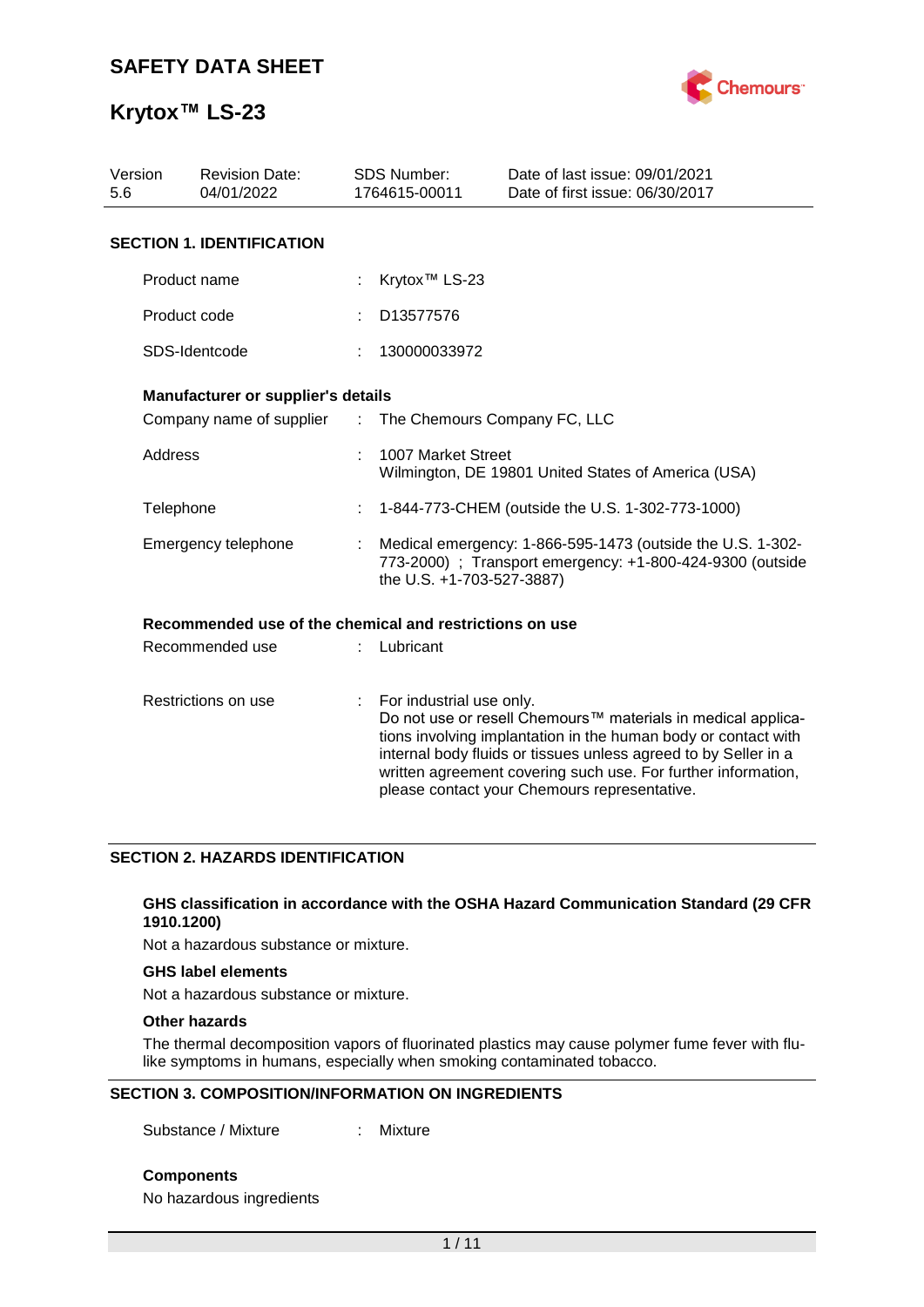

| Version<br>5.6                                                    | <b>Revision Date:</b><br>04/01/2022  |   | SDS Number:<br>1764615-00011                                                                                    | Date of last issue: 09/01/2021<br>Date of first issue: 06/30/2017                                                                                    |  |  |  |
|-------------------------------------------------------------------|--------------------------------------|---|-----------------------------------------------------------------------------------------------------------------|------------------------------------------------------------------------------------------------------------------------------------------------------|--|--|--|
|                                                                   |                                      |   |                                                                                                                 |                                                                                                                                                      |  |  |  |
|                                                                   | <b>SECTION 4. FIRST AID MEASURES</b> |   |                                                                                                                 |                                                                                                                                                      |  |  |  |
|                                                                   | If inhaled                           | ÷ | If inhaled, remove to fresh air.                                                                                | Get medical attention if symptoms occur.                                                                                                             |  |  |  |
|                                                                   | In case of skin contact              |   | Wash with water and soap as a precaution.<br>Get medical attention if symptoms occur.                           |                                                                                                                                                      |  |  |  |
|                                                                   | In case of eye contact               |   | : Flush eyes with water as a precaution.<br>Get medical attention if irritation develops and persists.          |                                                                                                                                                      |  |  |  |
|                                                                   | If swallowed                         |   |                                                                                                                 | If swallowed, DO NOT induce vomiting.<br>Get medical attention if symptoms occur.<br>Rinse mouth thoroughly with water.                              |  |  |  |
| Most important symptoms<br>and effects, both acute and<br>delayed |                                      |   | Irritation<br>Lung edema<br><b>Blurred vision</b><br><b>Discomfort</b><br>Lachrymation<br>Irritation<br>Redness | Inhalation may provoke the following symptoms:<br>Eye contact may provoke the following symptoms<br>Skin contact may provoke the following symptoms: |  |  |  |
|                                                                   | Protection of first-aiders           |   | No special precautions are necessary for first aid responders.                                                  |                                                                                                                                                      |  |  |  |
| Notes to physician                                                |                                      |   | Treat symptomatically and supportively.                                                                         |                                                                                                                                                      |  |  |  |

## **SECTION 5. FIRE-FIGHTING MEASURES**

| Suitable extinguishing media             | $\sim 10$                  | Not applicable<br>Will not burn                                                                                                                                                                                                       |
|------------------------------------------|----------------------------|---------------------------------------------------------------------------------------------------------------------------------------------------------------------------------------------------------------------------------------|
| Unsuitable extinguishing<br>media        | $\mathcal{L}^{\text{max}}$ | Not applicable<br>Will not burn                                                                                                                                                                                                       |
| Specific hazards during fire<br>fighting | ÷.                         | Exposure to combustion products may be a hazard to health.                                                                                                                                                                            |
| Hazardous combustion prod-<br>ucts       | ÷                          | Hydrogen fluoride<br>carbonyl fluoride<br>potentially toxic fluorinated compounds<br>aerosolized particulates<br>Carbon oxides                                                                                                        |
| Specific extinguishing meth-<br>ods      | ÷.                         | Use extinguishing measures that are appropriate to local cir-<br>cumstances and the surrounding environment.<br>Use water spray to cool unopened containers.<br>Remove undamaged containers from fire area if it is safe to do<br>SO. |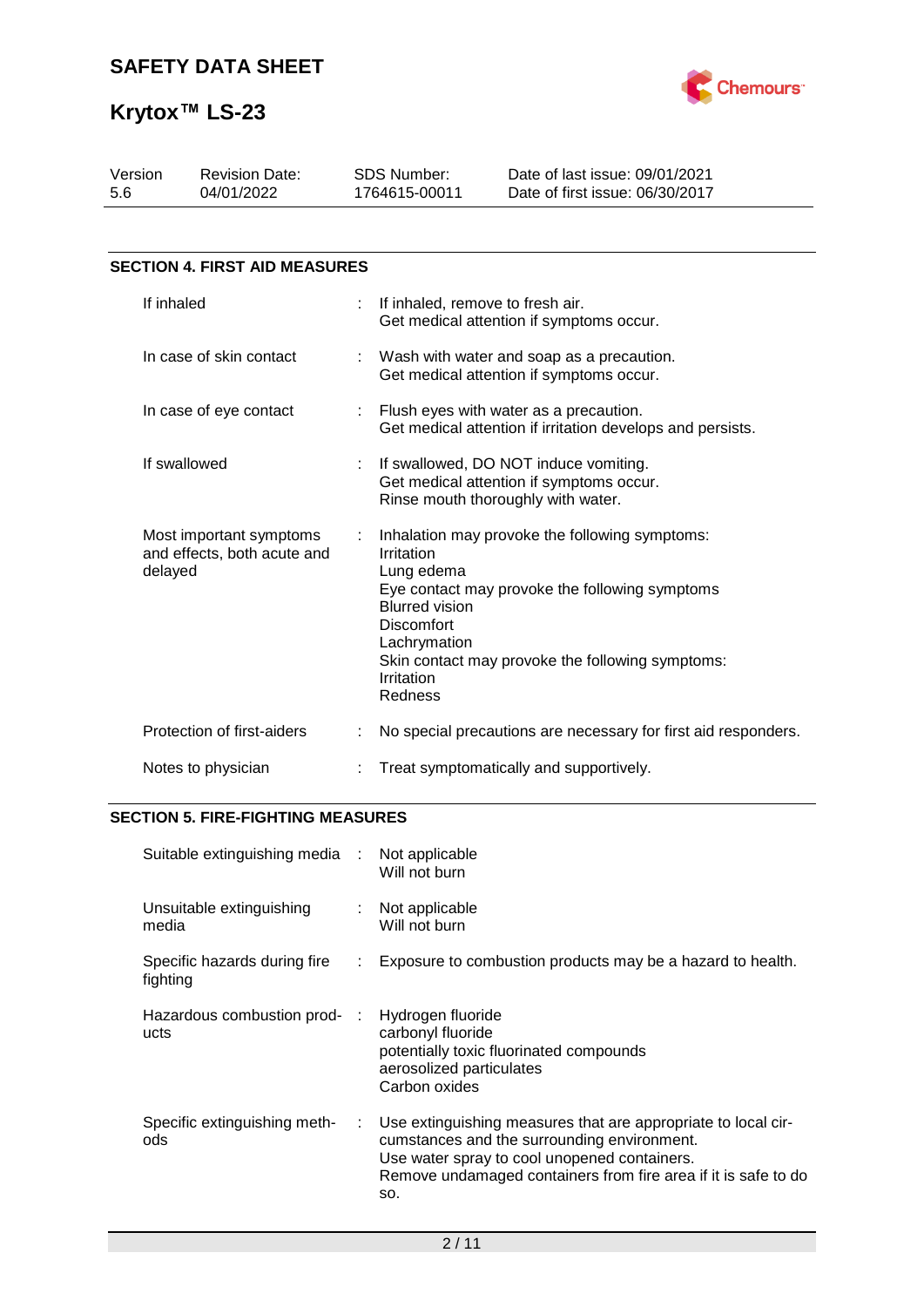

| Version<br>5.6                                      |                                                          | <b>Revision Date:</b><br>04/01/2022                                             | <b>SDS Number:</b><br>1764615-00011                                                                                                                                                                                                  | Date of last issue: 09/01/2021<br>Date of first issue: 06/30/2017                                                                                                                                                                                                                                                                                                                                                                                                                                                                                                                                                        |  |  |  |
|-----------------------------------------------------|----------------------------------------------------------|---------------------------------------------------------------------------------|--------------------------------------------------------------------------------------------------------------------------------------------------------------------------------------------------------------------------------------|--------------------------------------------------------------------------------------------------------------------------------------------------------------------------------------------------------------------------------------------------------------------------------------------------------------------------------------------------------------------------------------------------------------------------------------------------------------------------------------------------------------------------------------------------------------------------------------------------------------------------|--|--|--|
| Special protective equipment :<br>for fire-fighters |                                                          |                                                                                 | Evacuate area.<br>Wear self-contained breathing apparatus for firefighting if<br>necessary.<br>Use personal protective equipment.                                                                                                    |                                                                                                                                                                                                                                                                                                                                                                                                                                                                                                                                                                                                                          |  |  |  |
|                                                     |                                                          | <b>SECTION 6. ACCIDENTAL RELEASE MEASURES</b>                                   |                                                                                                                                                                                                                                      |                                                                                                                                                                                                                                                                                                                                                                                                                                                                                                                                                                                                                          |  |  |  |
|                                                     |                                                          | Personal precautions, protec- :<br>tive equipment and emer-<br>gency procedures |                                                                                                                                                                                                                                      | Follow safe handling advice (see section 7) and personal pro-<br>tective equipment recommendations (see section 8).                                                                                                                                                                                                                                                                                                                                                                                                                                                                                                      |  |  |  |
|                                                     | Environmental precautions                                |                                                                                 | Avoid release to the environment.<br>Prevent further leakage or spillage if safe to do so.<br>Retain and dispose of contaminated wash water.<br>Local authorities should be advised if significant spillages<br>cannot be contained. |                                                                                                                                                                                                                                                                                                                                                                                                                                                                                                                                                                                                                          |  |  |  |
|                                                     | Methods and materials for<br>containment and cleaning up |                                                                                 | bent.<br>which regulations are applicable.                                                                                                                                                                                           | Soak up with inert absorbent material.<br>For large spills, provide diking or other appropriate contain-<br>ment to keep material from spreading. If diked material can be<br>pumped, store recovered material in appropriate container.<br>Clean up remaining materials from spill with suitable absor-<br>Local or national regulations may apply to releases and dispo-<br>sal of this material, as well as those materials and items em-<br>ployed in the cleanup of releases. You will need to determine<br>Sections 13 and 15 of this SDS provide information regarding<br>certain local or national requirements. |  |  |  |

## **SECTION 7. HANDLING AND STORAGE**

| Technical measures                            |  | : See Engineering measures under EXPOSURE<br>CONTROLS/PERSONAL PROTECTION section.                                                                                                                                         |
|-----------------------------------------------|--|----------------------------------------------------------------------------------------------------------------------------------------------------------------------------------------------------------------------------|
| Local/Total ventilation                       |  | : Use only with adequate ventilation.                                                                                                                                                                                      |
| Advice on safe handling                       |  | Do not breathe decomposition products.                                                                                                                                                                                     |
|                                               |  | Handle in accordance with good industrial hygiene and safety<br>practice, based on the results of the workplace exposure as-<br>sessment<br>Take care to prevent spills, waste and minimize release to the<br>environment. |
| Conditions for safe storage                   |  | Keep in properly labeled containers.<br>Store in accordance with the particular national regulations.                                                                                                                      |
| Materials to avoid                            |  | No special restrictions on storage with other products.                                                                                                                                                                    |
| Further information on stor-<br>age stability |  | No decomposition if stored and applied as directed.                                                                                                                                                                        |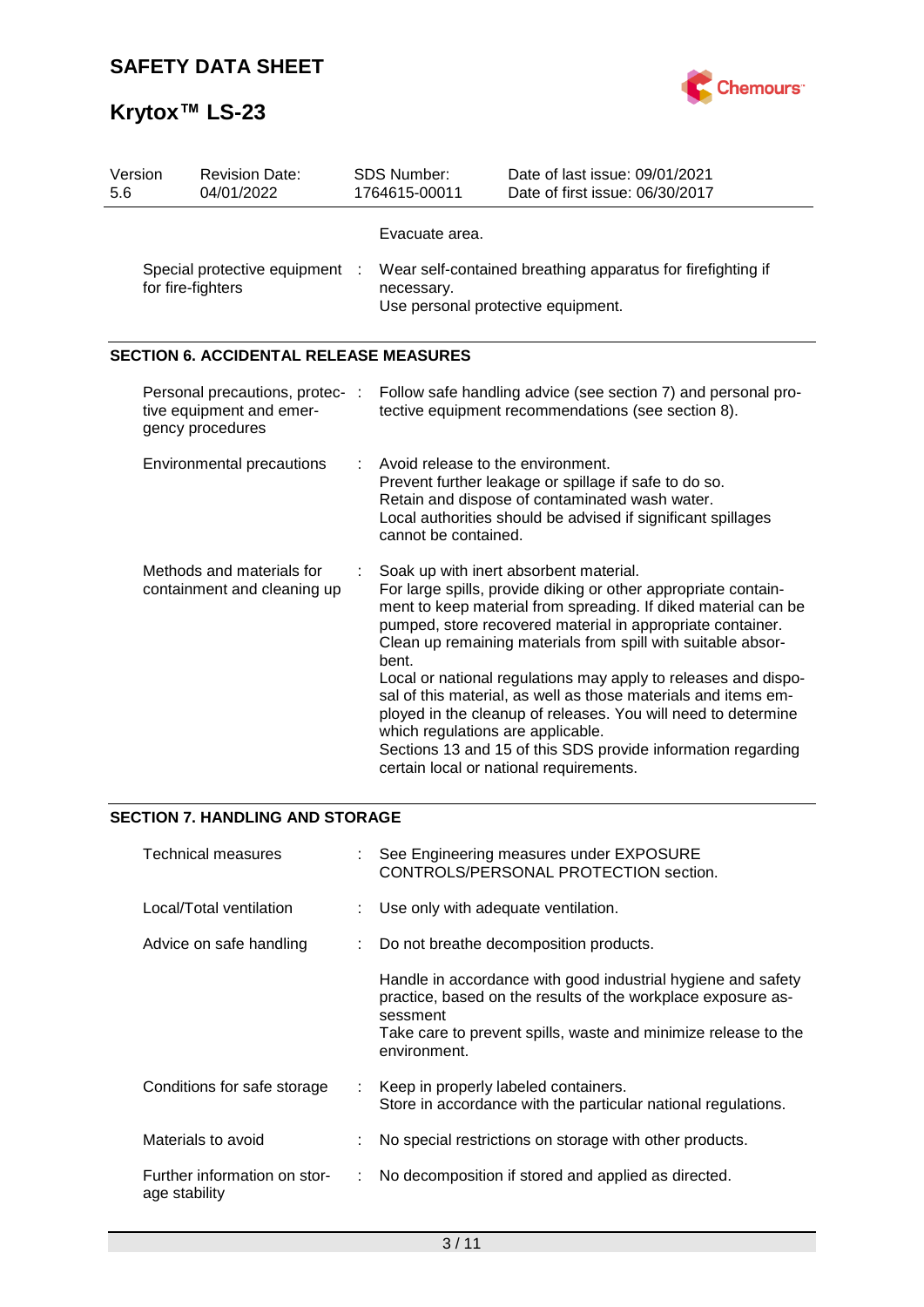

| Version | <b>Revision Date:</b> | SDS Number:   | Date of last issue: 09/01/2021  |
|---------|-----------------------|---------------|---------------------------------|
| -5.6    | 04/01/2022            | 1764615-00011 | Date of first issue: 06/30/2017 |

### **SECTION 8. EXPOSURE CONTROLS/PERSONAL PROTECTION**

#### **Ingredients with workplace control parameters**

Contains no substances with occupational exposure limit values.

#### **Occupational exposure limits of decomposition products**

| Components          | CAS-No.   | Value type<br>(Form of<br>exposure) | Control parame-<br>ters / Permissible<br>concentration | <b>Basis</b>        |
|---------------------|-----------|-------------------------------------|--------------------------------------------------------|---------------------|
| Hydrofluoric acid   | 7664-39-3 | <b>TWA</b>                          | $0.5$ ppm<br>(Fluorine)                                | <b>ACGIH</b>        |
|                     |           | $\mathsf{C}$                        | 2 ppm<br>(Fluorine)                                    | <b>ACGIH</b>        |
|                     |           | $\overline{C}$                      | 6 ppm<br>$5 \text{ mg/m}^3$                            | <b>NIOSH REL</b>    |
|                     |           | <b>TWA</b>                          | 3 ppm<br>$2.5$ mg/m <sup>3</sup>                       | <b>NIOSH REL</b>    |
|                     |           | <b>TWA</b>                          | 3 ppm                                                  | OSHA Z-2            |
| Carbonyl difluoride | 353-50-4  | <b>TWA</b>                          | 2 ppm                                                  | <b>ACGIH</b>        |
|                     |           | <b>STEL</b>                         | 5 ppm                                                  | <b>ACGIH</b>        |
|                     |           | <b>TWA</b>                          | 2 ppm<br>$5 \text{ mg/m}^3$                            | <b>NIOSH REL</b>    |
|                     |           | <b>ST</b>                           | 5 ppm<br>$15$ mg/m <sup>3</sup>                        | <b>NIOSH REL</b>    |
| Carbon dioxide      | 124-38-9  | <b>TWA</b>                          | 5,000 ppm                                              | <b>ACGIH</b>        |
|                     |           | <b>STEL</b>                         | 30,000 ppm                                             | <b>ACGIH</b>        |
|                     |           | <b>TWA</b>                          | $\overline{5,000}$ ppm<br>$9,000$ mg/m <sup>3</sup>    | <b>NIOSH REL</b>    |
|                     |           | <b>ST</b>                           | $\overline{30,000}$ ppm<br>54,000 mg/m <sup>3</sup>    | <b>NIOSH REL</b>    |
|                     |           | <b>TWA</b>                          | 5,000 ppm<br>9,000 mg/m <sup>3</sup>                   | OSHA <sub>Z-1</sub> |
| Carbon monoxide     | 630-08-0  | <b>TWA</b>                          | 25 ppm                                                 | <b>ACGIH</b>        |
|                     |           | <b>TWA</b>                          | 35 ppm<br>$40$ mg/m <sup>3</sup>                       | <b>NIOSH REL</b>    |
|                     |           | $\overline{C}$                      | 200 ppm<br>229 mg/m <sup>3</sup>                       | <b>NIOSH REL</b>    |
|                     |           | <b>TWA</b>                          | 50 ppm<br>55 mg/ $m3$                                  | OSHA <sub>Z-1</sub> |

**Engineering measures** : Processing may form hazardous compounds (see section 10). Ensure adequate ventilation, especially in confined areas.

Minimize workplace exposure concentrations.

### **Personal protective equipment**

Respiratory protection : General and local exhaust ventilation is recommended to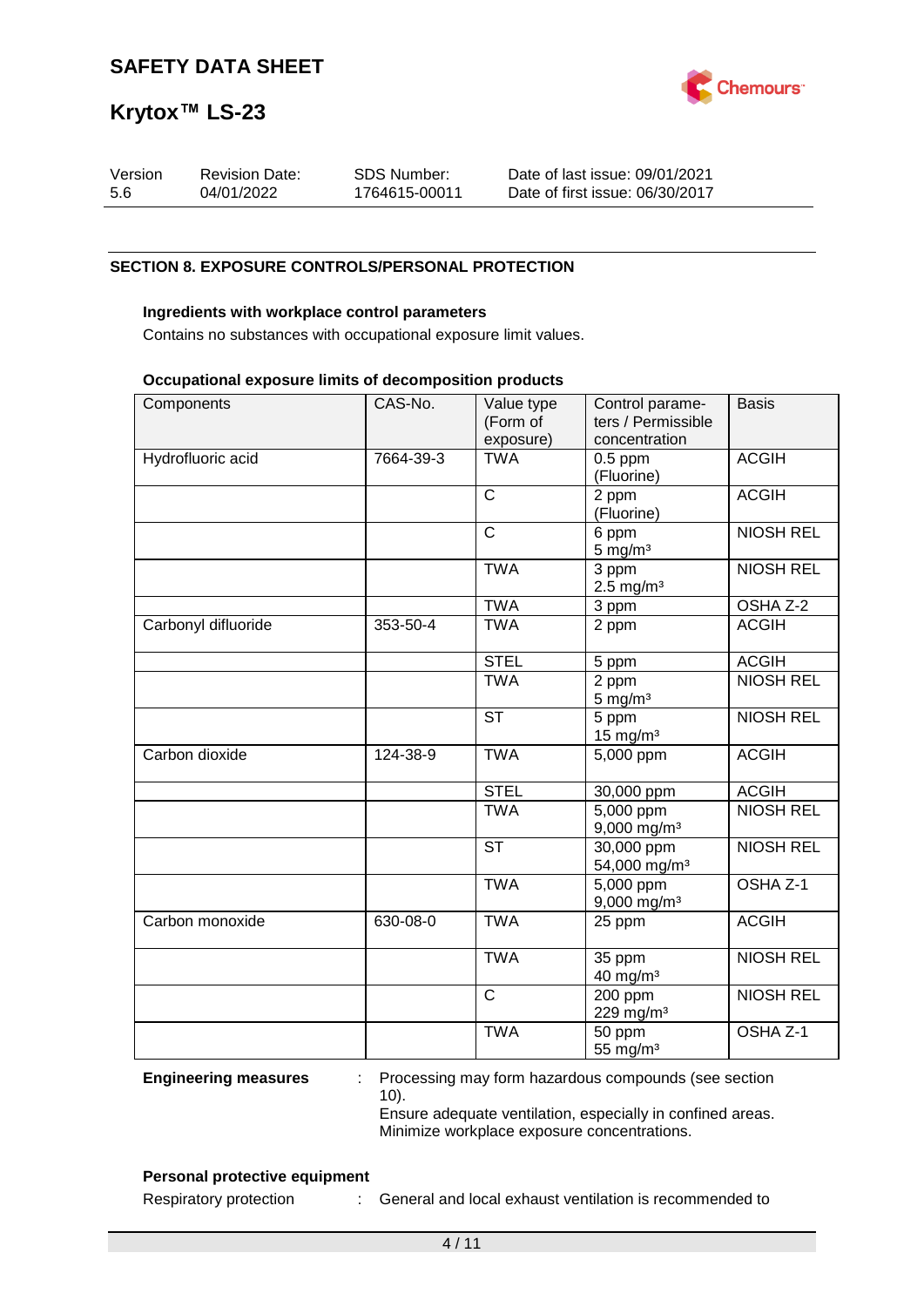

| Version<br>5.6   | <b>Revision Date:</b><br>04/01/2022 | <b>SDS Number:</b><br>1764615-00011                                                                                                                                                                                              | Date of last issue: 09/01/2021<br>Date of first issue: 06/30/2017                                                                                                                                                                                                                                                                                                                                                                                                                                                                                                                                                              |
|------------------|-------------------------------------|----------------------------------------------------------------------------------------------------------------------------------------------------------------------------------------------------------------------------------|--------------------------------------------------------------------------------------------------------------------------------------------------------------------------------------------------------------------------------------------------------------------------------------------------------------------------------------------------------------------------------------------------------------------------------------------------------------------------------------------------------------------------------------------------------------------------------------------------------------------------------|
|                  |                                     | protection.                                                                                                                                                                                                                      | maintain vapor exposures below recommended limits. Where<br>concentrations are above recommended limits or are<br>unknown, appropriate respiratory protection should be worn.<br>Follow OSHA respirator regulations (29 CFR 1910.134) and<br>use NIOSH/MSHA approved respirators. Protection provided<br>by air purifying respirators against exposure to any hazar-<br>dous chemical is limited. Use a positive pressure air supplied<br>respirator if there is any potential for uncontrolled release,<br>exposure levels are unknown, or any other circumstance<br>where air purifying respirators may not provide adequate |
|                  | Hand protection                     |                                                                                                                                                                                                                                  |                                                                                                                                                                                                                                                                                                                                                                                                                                                                                                                                                                                                                                |
|                  | Remarks                             |                                                                                                                                                                                                                                  | Wash hands before breaks and at the end of workday.                                                                                                                                                                                                                                                                                                                                                                                                                                                                                                                                                                            |
| Eye protection   |                                     | Wear the following personal protective equipment:<br>Safety glasses                                                                                                                                                              |                                                                                                                                                                                                                                                                                                                                                                                                                                                                                                                                                                                                                                |
|                  | Skin and body protection            |                                                                                                                                                                                                                                  | Skin should be washed after contact.                                                                                                                                                                                                                                                                                                                                                                                                                                                                                                                                                                                           |
| Hygiene measures |                                     | If exposure to chemical is likely during typical use, provide<br>eye flushing systems and safety showers close to the wor-<br>king place.<br>When using do not eat, drink or smoke.<br>Wash contaminated clothing before re-use. |                                                                                                                                                                                                                                                                                                                                                                                                                                                                                                                                                                                                                                |

## **SECTION 9. PHYSICAL AND CHEMICAL PROPERTIES**

| Appearance                                                     |    | Grease                                              |
|----------------------------------------------------------------|----|-----------------------------------------------------|
| Color                                                          | ÷  | white                                               |
| Odor                                                           |    | odorless                                            |
| <b>Odor Threshold</b>                                          | ÷. | No data available                                   |
| рH                                                             |    | $\overline{7}$                                      |
| Melting point/freezing point                                   | t. | 608 °F / 320 °C                                     |
| Initial boiling point and boiling : No data available<br>range |    |                                                     |
| Flash point                                                    |    | Method: Pensky-Martens closed cup<br>Not applicable |
| Evaporation rate                                               | t  | Not applicable                                      |
| Flammability (solid, gas)                                      | ÷. | Will not burn                                       |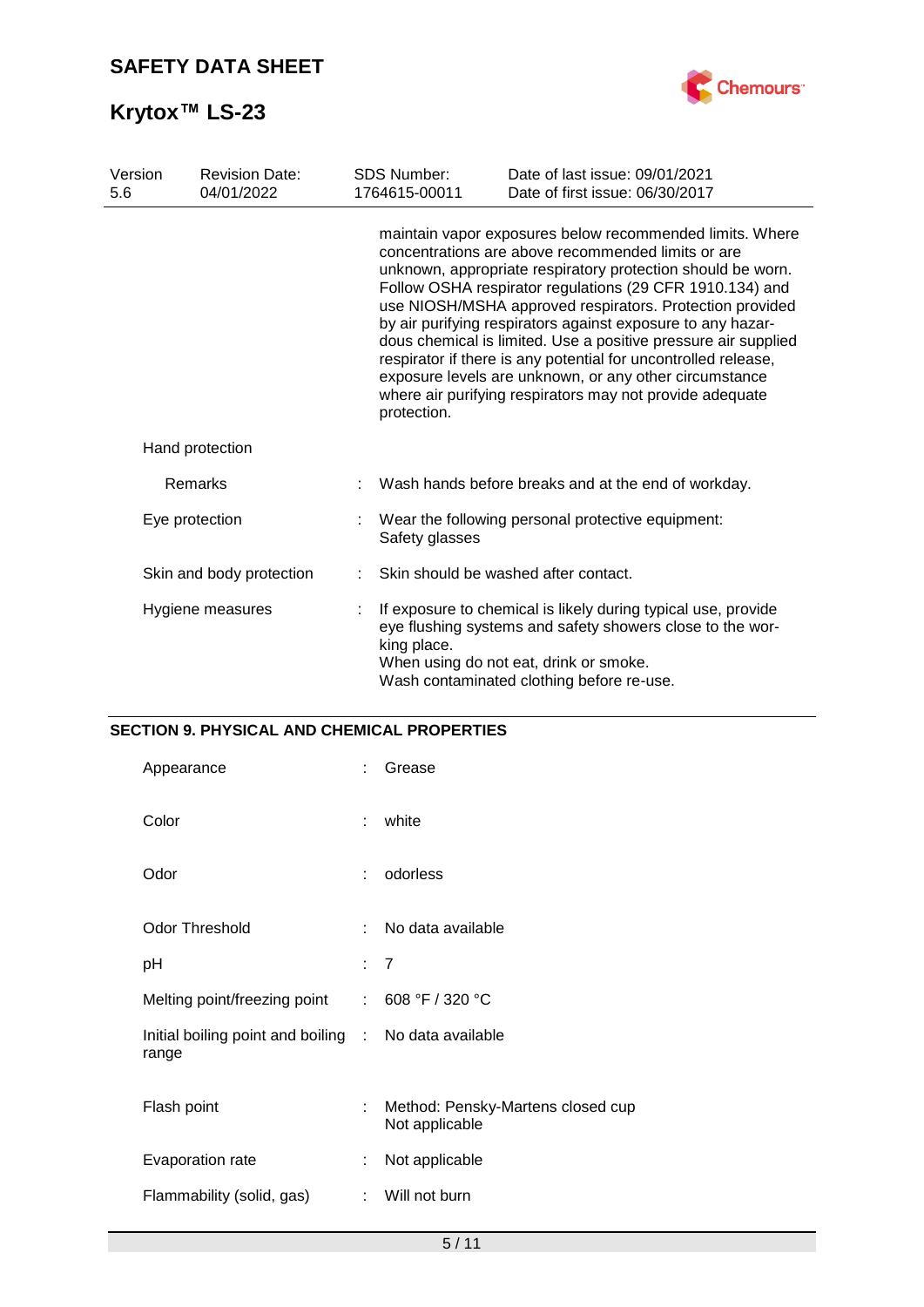# **SAFETY DATA SHEET**



# **Krytox™ LS-23**

| Version<br>5.6 | <b>Revision Date:</b><br>04/01/2022                 |    | SDS Number:<br>1764615-00011 | Date of last issue: 09/01/2021<br>Date of first issue: 06/30/2017 |
|----------------|-----------------------------------------------------|----|------------------------------|-------------------------------------------------------------------|
|                | Upper explosion limit / Upper<br>flammability limit | ÷  | No data available            |                                                                   |
|                | Lower explosion limit / Lower<br>flammability limit | ÷  | No data available            |                                                                   |
|                | Vapor pressure                                      |    | Not applicable               |                                                                   |
|                | Relative vapor density                              | ÷  | Not applicable               |                                                                   |
|                | Relative density                                    |    | $1.89 - 1.93$                |                                                                   |
|                | Solubility(ies)<br>Water solubility                 |    | insoluble                    |                                                                   |
|                | Partition coefficient: n-<br>octanol/water          |    | Not applicable               |                                                                   |
|                | Autoignition temperature                            |    | No data available            |                                                                   |
|                | Decomposition temperature                           | ÷. | 572 °F / 300 °C              |                                                                   |
|                | Viscosity<br>Viscosity, kinematic                   |    | Not applicable               |                                                                   |
|                | <b>Explosive properties</b>                         | ÷. | Not explosive                |                                                                   |
|                | Oxidizing properties                                |    |                              | The substance or mixture is not classified as oxidizing.          |
|                | Particle size                                       |    | No data available            |                                                                   |

## **SECTION 10. STABILITY AND REACTIVITY**

| Reactivity                              |    | $\therefore$ Not classified as a reactivity hazard.                                                           |  |  |  |
|-----------------------------------------|----|---------------------------------------------------------------------------------------------------------------|--|--|--|
| Chemical stability                      |    | Stable under normal conditions.                                                                               |  |  |  |
| tions                                   |    | Possibility of hazardous reac- : Hazardous decomposition products will be formed at elevated<br>temperatures. |  |  |  |
| Conditions to avoid                     |    | : None known.                                                                                                 |  |  |  |
| Incompatible materials                  | ÷. | None.                                                                                                         |  |  |  |
| <b>Hazardous decomposition products</b> |    |                                                                                                               |  |  |  |

| Thermal decomposition | : Hydrofluoric acid |
|-----------------------|---------------------|
|                       | Carbonyl difluoride |
|                       | Carbon dioxide      |
|                       | Carbon monoxide     |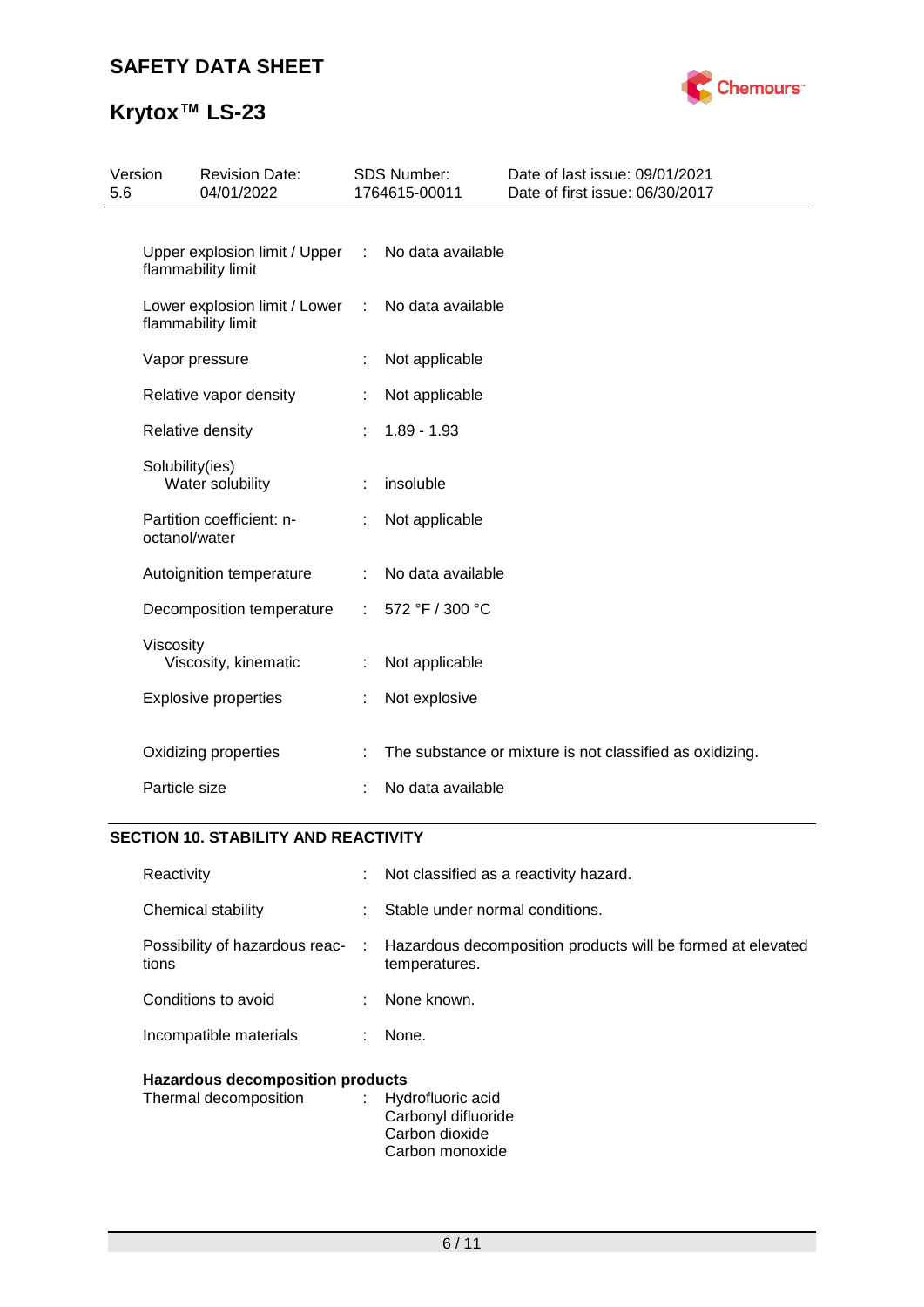## **SAFETY DATA SHEET**

Revision Date: 04/01/2022



Date of last issue: 09/01/2021 Date of first issue: 06/30/2017

# **Krytox™ LS-23**

Version 5.6

|                                                                                                                                                                                                                              |                                                                                      | <b>SECTION 11. TOXICOLOGICAL INFORMATION</b>                                                                                                |  |  |  |  |  |  |
|------------------------------------------------------------------------------------------------------------------------------------------------------------------------------------------------------------------------------|--------------------------------------------------------------------------------------|---------------------------------------------------------------------------------------------------------------------------------------------|--|--|--|--|--|--|
|                                                                                                                                                                                                                              | Information on likely routes of exposure<br>Skin contact<br>Ingestion<br>Eye contact |                                                                                                                                             |  |  |  |  |  |  |
|                                                                                                                                                                                                                              | <b>Acute toxicity</b>                                                                |                                                                                                                                             |  |  |  |  |  |  |
| Not classified based on available information.                                                                                                                                                                               |                                                                                      |                                                                                                                                             |  |  |  |  |  |  |
|                                                                                                                                                                                                                              | <b>Skin corrosion/irritation</b>                                                     |                                                                                                                                             |  |  |  |  |  |  |
|                                                                                                                                                                                                                              | Not classified based on available information.                                       |                                                                                                                                             |  |  |  |  |  |  |
|                                                                                                                                                                                                                              |                                                                                      | Serious eye damage/eye irritation                                                                                                           |  |  |  |  |  |  |
|                                                                                                                                                                                                                              |                                                                                      | Not classified based on available information.                                                                                              |  |  |  |  |  |  |
|                                                                                                                                                                                                                              |                                                                                      | <b>Respiratory or skin sensitization</b>                                                                                                    |  |  |  |  |  |  |
|                                                                                                                                                                                                                              | <b>Skin sensitization</b>                                                            | Not classified based on available information.                                                                                              |  |  |  |  |  |  |
|                                                                                                                                                                                                                              | <b>Respiratory sensitization</b>                                                     |                                                                                                                                             |  |  |  |  |  |  |
|                                                                                                                                                                                                                              |                                                                                      | Not classified based on available information.                                                                                              |  |  |  |  |  |  |
|                                                                                                                                                                                                                              | <b>Germ cell mutagenicity</b>                                                        |                                                                                                                                             |  |  |  |  |  |  |
|                                                                                                                                                                                                                              | Not classified based on available information.                                       |                                                                                                                                             |  |  |  |  |  |  |
| Carcinogenicity                                                                                                                                                                                                              |                                                                                      |                                                                                                                                             |  |  |  |  |  |  |
| Not classified based on available information.<br><b>IARC</b><br>No ingredient of this product present at levels greater than or equal to 0.1% is<br>identified as probable, possible or confirmed human carcinogen by IARC. |                                                                                      |                                                                                                                                             |  |  |  |  |  |  |
|                                                                                                                                                                                                                              | <b>OSHA</b>                                                                          | No component of this product present at levels greater than or equal to 0.1% is<br>on OSHA's list of regulated carcinogens.                 |  |  |  |  |  |  |
|                                                                                                                                                                                                                              | <b>NTP</b>                                                                           | No ingredient of this product present at levels greater than or equal to 0.1% is<br>identified as a known or anticipated carcinogen by NTP. |  |  |  |  |  |  |
|                                                                                                                                                                                                                              | <b>Reproductive toxicity</b><br>Not classified based on available information.       |                                                                                                                                             |  |  |  |  |  |  |
|                                                                                                                                                                                                                              |                                                                                      |                                                                                                                                             |  |  |  |  |  |  |
|                                                                                                                                                                                                                              | <b>STOT-single exposure</b><br>Not classified based on available information.        |                                                                                                                                             |  |  |  |  |  |  |
|                                                                                                                                                                                                                              | <b>STOT-repeated exposure</b>                                                        |                                                                                                                                             |  |  |  |  |  |  |
|                                                                                                                                                                                                                              | Not classified based on available information.                                       |                                                                                                                                             |  |  |  |  |  |  |
|                                                                                                                                                                                                                              | <b>Aspiration toxicity</b>                                                           |                                                                                                                                             |  |  |  |  |  |  |
|                                                                                                                                                                                                                              |                                                                                      | Not classified based on available information.                                                                                              |  |  |  |  |  |  |

SDS Number: 1764615-00011

## **SECTION 12. ECOLOGICAL INFORMATION**

**Ecotoxicity** No data available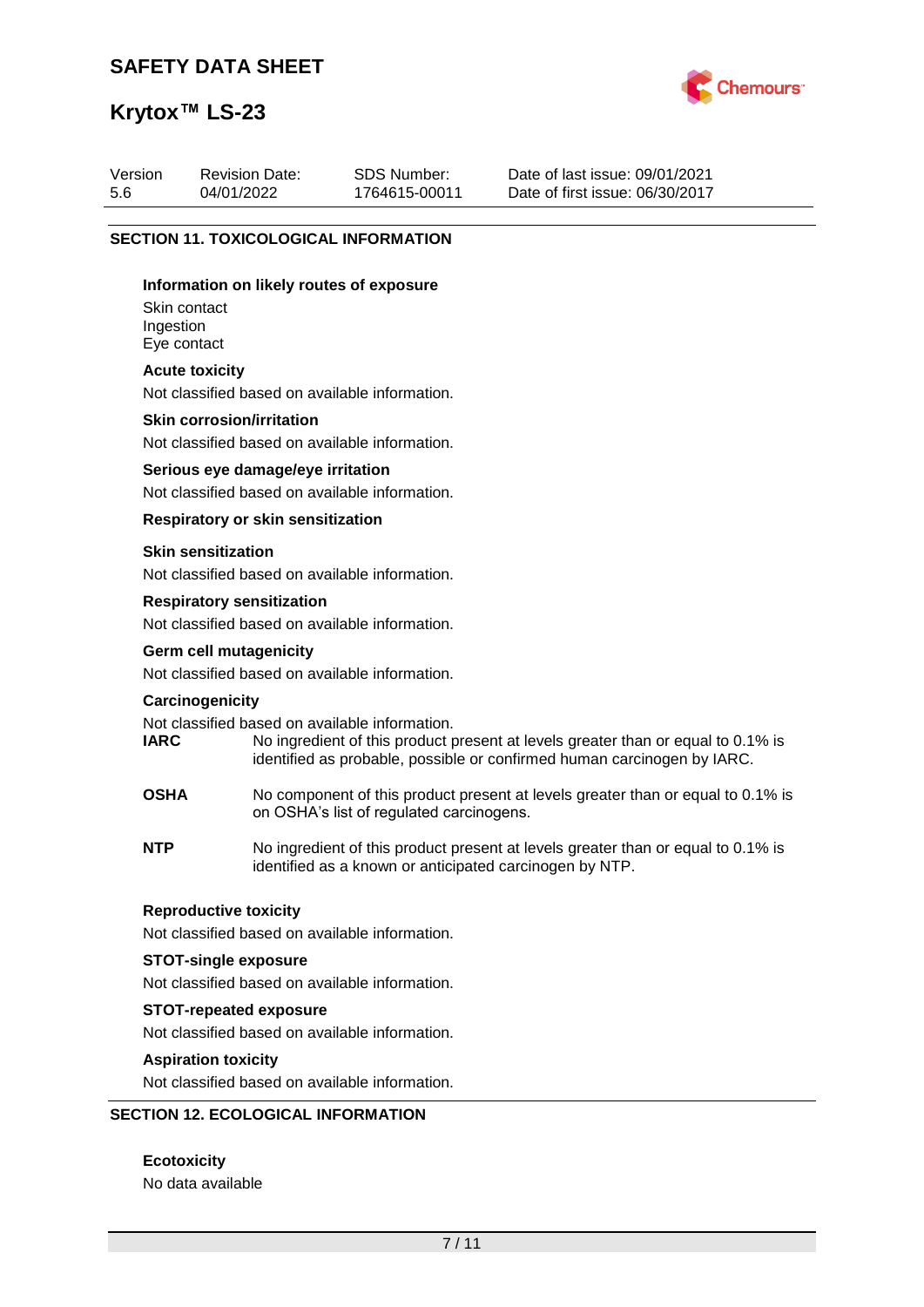

| Version<br>5.6                                        | <b>Revision Date:</b><br>04/01/2022                                                                                 |  | <b>SDS Number:</b><br>1764615-00011 | Date of last issue: 09/01/2021<br>Date of first issue: 06/30/2017                                                                                              |  |  |  |
|-------------------------------------------------------|---------------------------------------------------------------------------------------------------------------------|--|-------------------------------------|----------------------------------------------------------------------------------------------------------------------------------------------------------------|--|--|--|
|                                                       | <b>Persistence and degradability</b>                                                                                |  |                                     |                                                                                                                                                                |  |  |  |
|                                                       | No data available                                                                                                   |  |                                     |                                                                                                                                                                |  |  |  |
| <b>Bioaccumulative potential</b><br>No data available |                                                                                                                     |  |                                     |                                                                                                                                                                |  |  |  |
|                                                       | <b>Mobility in soil</b>                                                                                             |  |                                     |                                                                                                                                                                |  |  |  |
|                                                       | No data available                                                                                                   |  |                                     |                                                                                                                                                                |  |  |  |
| Other adverse effects<br>No data available            |                                                                                                                     |  |                                     |                                                                                                                                                                |  |  |  |
|                                                       | <b>SECTION 13. DISPOSAL CONSIDERATIONS</b>                                                                          |  |                                     |                                                                                                                                                                |  |  |  |
|                                                       | <b>Disposal methods</b>                                                                                             |  |                                     |                                                                                                                                                                |  |  |  |
|                                                       | Waste from residues                                                                                                 |  |                                     | Dispose of in accordance with local regulations.                                                                                                               |  |  |  |
|                                                       | Contaminated packaging                                                                                              |  |                                     | Empty containers should be taken to an approved waste<br>handling site for recycling or disposal.<br>If not otherwise specified: Dispose of as unused product. |  |  |  |
|                                                       | <b>SECTION 14. TRANSPORT INFORMATION</b>                                                                            |  |                                     |                                                                                                                                                                |  |  |  |
|                                                       | <b>International Regulations</b>                                                                                    |  |                                     |                                                                                                                                                                |  |  |  |
|                                                       | <b>UNRTDG</b><br>Not regulated as a dangerous good                                                                  |  |                                     |                                                                                                                                                                |  |  |  |
|                                                       | <b>IATA-DGR</b><br>Not regulated as a dangerous good                                                                |  |                                     |                                                                                                                                                                |  |  |  |
|                                                       | <b>IMDG-Code</b><br>Not regulated as a dangerous good                                                               |  |                                     |                                                                                                                                                                |  |  |  |
|                                                       | Transport in bulk according to Annex II of MARPOL 73/78 and the IBC Code<br>Not applicable for product as supplied. |  |                                     |                                                                                                                                                                |  |  |  |
|                                                       | <b>Domestic regulation</b>                                                                                          |  |                                     |                                                                                                                                                                |  |  |  |
|                                                       | 49 CFR<br>Not regulated as a dangerous good                                                                         |  |                                     |                                                                                                                                                                |  |  |  |
|                                                       | <b>Special precautions for user</b>                                                                                 |  |                                     |                                                                                                                                                                |  |  |  |

Not applicable

### **SECTION 15. REGULATORY INFORMATION**

### **CERCLA Reportable Quantity**

This material does not contain any components with a CERCLA RQ.

### **SARA 304 Extremely Hazardous Substances Reportable Quantity**

This material does not contain any components with a section 304 EHS RQ.

**SARA 302 Extremely Hazardous Substances Threshold Planning Quantity** This material does not contain any components with a section 302 EHS TPQ.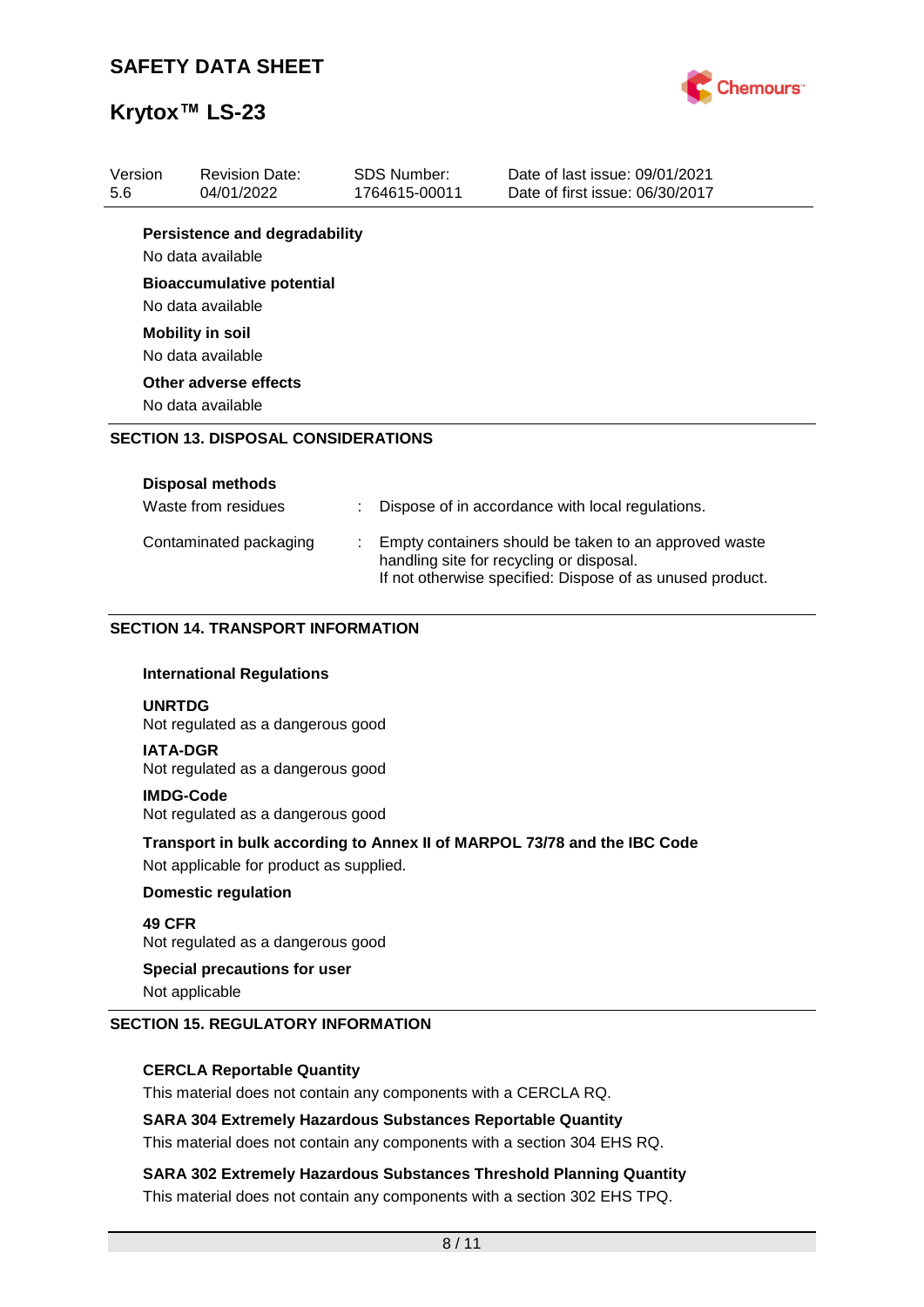

| Version<br>5.6             |                                                                                                                                                                                                                                                                                            | <b>Revision Date:</b><br>04/01/2022 |  | <b>SDS Number:</b><br>1764615-00011                                                                                                                                                       | Date of last issue: 09/01/2021<br>Date of first issue: 06/30/2017 |  |
|----------------------------|--------------------------------------------------------------------------------------------------------------------------------------------------------------------------------------------------------------------------------------------------------------------------------------------|-------------------------------------|--|-------------------------------------------------------------------------------------------------------------------------------------------------------------------------------------------|-------------------------------------------------------------------|--|
|                            |                                                                                                                                                                                                                                                                                            | SARA 311/312 Hazards                |  | No SARA Hazards                                                                                                                                                                           |                                                                   |  |
|                            | <b>SARA 313</b>                                                                                                                                                                                                                                                                            |                                     |  | : This material does not contain any chemical components with<br>known CAS numbers that exceed the threshold (De Minimis)<br>reporting levels established by SARA Title III, Section 313. |                                                                   |  |
|                            | <b>US State Regulations</b>                                                                                                                                                                                                                                                                |                                     |  |                                                                                                                                                                                           |                                                                   |  |
| Pennsylvania Right To Know |                                                                                                                                                                                                                                                                                            |                                     |  |                                                                                                                                                                                           |                                                                   |  |
|                            | <b>PFPE</b> fluid                                                                                                                                                                                                                                                                          |                                     |  |                                                                                                                                                                                           | Trade secret                                                      |  |
|                            | Fluoropolymer                                                                                                                                                                                                                                                                              |                                     |  |                                                                                                                                                                                           | Trade secret                                                      |  |
|                            |                                                                                                                                                                                                                                                                                            | <b>California Prop. 65</b>          |  |                                                                                                                                                                                           |                                                                   |  |
|                            | WARNING: This product can expose you to chemicals including Pentadecafluorooctanoic acid,<br>which is/are known to the State of California to cause birth defects or other reproductive harm.<br>For more information go to www.P65Warnings.ca.gov. Note to User: This product is not made |                                     |  |                                                                                                                                                                                           |                                                                   |  |

with PFOA nor is PFOA intentionally present in the product; however, it is possible that PFOA

may be present as an impurity at background (environmental) levels.

## **SECTION 16. OTHER INFORMATION**



Krytox™ and any associated logos are trademarks or copyrights of The Chemours Company FC, LLC.

Chemours™ and the Chemours Logo are trademarks of The Chemours Company. Before use read Chemours safety information.

For further information contact the local Chemours office or nominated distributors.

### **Full text of other abbreviations**

| ACGIH     | : USA. ACGIH Threshold Limit Values (TLV)                   |
|-----------|-------------------------------------------------------------|
| NIOSH REL | : USA. NIOSH Recommended Exposure Limits                    |
| OSHA Z-1  | : USA. Occupational Exposure Limits (OSHA) - Table Z-1 Lim- |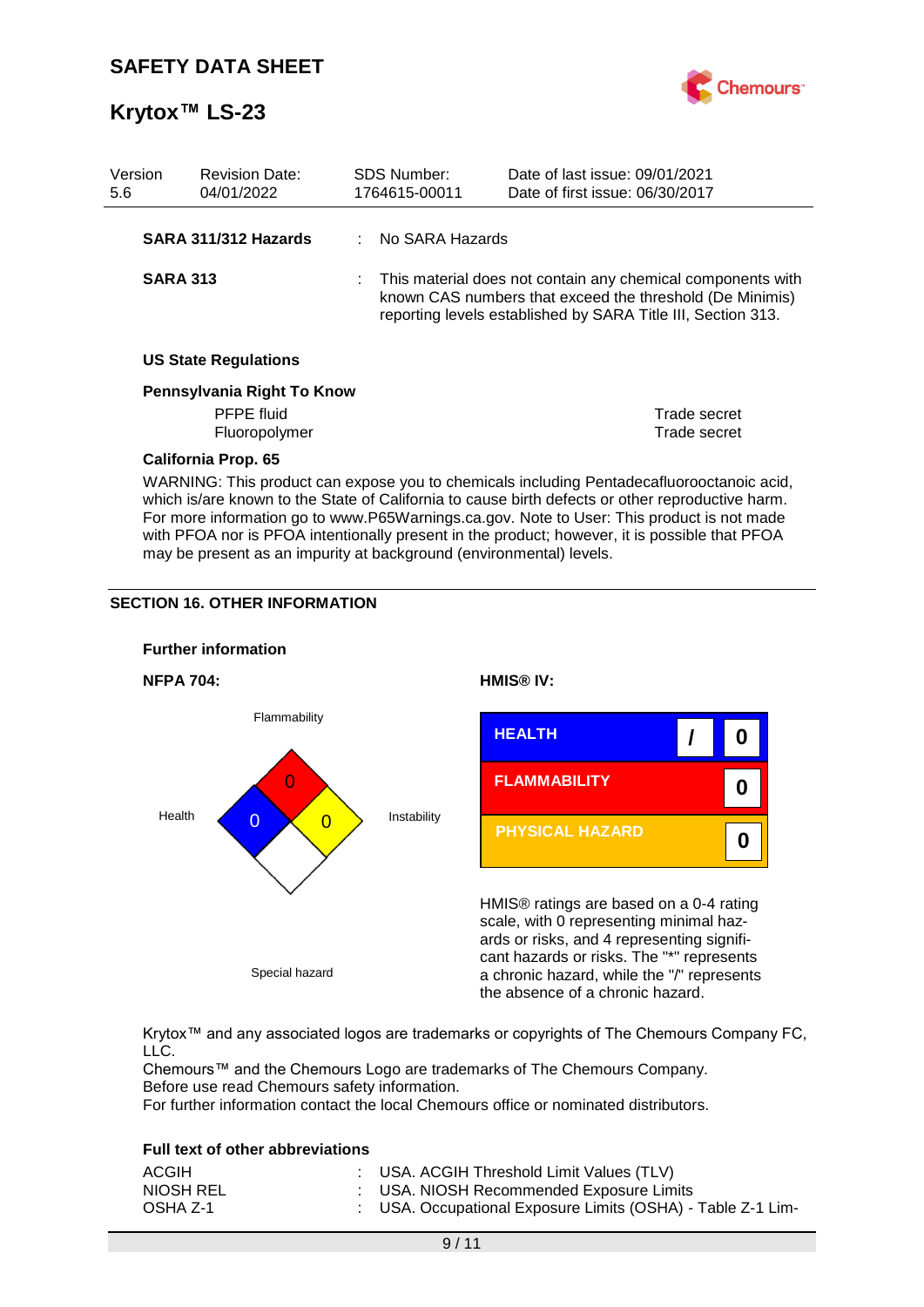

| Version<br>5.6      | <b>Revision Date:</b><br>04/01/2022 | <b>SDS Number:</b><br>1764615-00011                                                         | Date of last issue: 09/01/2021<br>Date of first issue: 06/30/2017                              |  |  |  |
|---------------------|-------------------------------------|---------------------------------------------------------------------------------------------|------------------------------------------------------------------------------------------------|--|--|--|
|                     |                                     | its for Air Contaminants                                                                    |                                                                                                |  |  |  |
| OSHA Z-2            |                                     | USA. Occupational Exposure Limits (OSHA) - Table Z-2                                        |                                                                                                |  |  |  |
| ACGIH / TWA         |                                     |                                                                                             | 8-hour, time-weighted average                                                                  |  |  |  |
| <b>ACGIH / STEL</b> |                                     | Short-term exposure limit                                                                   |                                                                                                |  |  |  |
| ACGIH / C           |                                     | Ceiling limit                                                                               |                                                                                                |  |  |  |
| NIOSH REL / TWA     |                                     |                                                                                             | : Time-weighted average concentration for up to a 10-hour<br>workday during a 40-hour workweek |  |  |  |
| NIOSH REL / ST      |                                     | : STEL - 15-minute TWA exposure that should not be exceeded<br>at any time during a workday |                                                                                                |  |  |  |
|                     | NIOSH REL / C                       |                                                                                             | Ceiling value not be exceeded at any time.                                                     |  |  |  |
|                     | OSHA Z-1 / TWA                      | 8-hour time weighted average                                                                |                                                                                                |  |  |  |
|                     | OSHA Z-2 / TWA                      | 8-hour time weighted average                                                                |                                                                                                |  |  |  |

AIIC - Australian Inventory of Industrial Chemicals; ASTM - American Society for the Testing of Materials; bw - Body weight; CERCLA - Comprehensive Environmental Response, Compensation, and Liability Act; CMR - Carcinogen, Mutagen or Reproductive Toxicant; DIN - Standard of the German Institute for Standardisation; DOT - Department of Transportation; DSL - Domestic Substances List (Canada); ECx - Concentration associated with x% response; EHS - Extremely Hazardous Substance; ELx - Loading rate associated with x% response; EmS - Emergency Schedule; ENCS - Existing and New Chemical Substances (Japan); ErCx - Concentration associated with x% growth rate response; ERG - Emergency Response Guide; GHS - Globally Harmonized System; GLP - Good Laboratory Practice; HMIS - Hazardous Materials Identification System; IARC - International Agency for Research on Cancer; IATA - International Air Transport Association; IBC - International Code for the Construction and Equipment of Ships carrying Dangerous Chemicals in Bulk; IC50 - Half maximal inhibitory concentration; ICAO - International Civil Aviation Organization; IECSC - Inventory of Existing Chemical Substances in China; IMDG - International Maritime Dangerous Goods; IMO - International Maritime Organization; ISHL - Industrial Safety and Health Law (Japan); ISO - International Organisation for Standardization; KECI - Korea Existing Chemicals Inventory; LC50 - Lethal Concentration to 50 % of a test population; LD50 - Lethal Dose to 50% of a test population (Median Lethal Dose); MARPOL - International Convention for the Prevention of Pollution from Ships; MSHA - Mine Safety and Health Administration; n.o.s. - Not Otherwise Specified; NFPA - National Fire Protection Association; NO(A)EC - No Observed (Adverse) Effect Concentration; NO(A)EL - No Observed (Adverse) Effect Level; NOELR - No Observable Effect Loading Rate; NTP - National Toxicology Program; NZIoC - New Zealand Inventory of Chemicals; OECD - Organization for Economic Co-operation and Development; OPPTS - Office of Chemical Safety and Pollution Prevention; PBT - Persistent, Bioaccumulative and Toxic substance; PICCS - Philippines Inventory of Chemicals and Chemical Substances; (Q)SAR - (Quantitative) Structure Activity Relationship; RCRA - Resource Conservation and Recovery Act; REACH - Regulation (EC) No 1907/2006 of the European Parliament and of the Council concerning the Registration, Evaluation, Authorisation and Restriction of Chemicals; RQ - Reportable Quantity; SADT - Self-Accelerating Decomposition Temperature; SARA - Superfund Amendments and Reauthorization Act; SDS - Safety Data Sheet; TCSI - Taiwan Chemical Substance Inventory; TECI - Thailand Existing Chemicals Inventory; TSCA - Toxic Substances Control Act (United States); UN - United Nations; UNRTDG - United Nations Recommendations on the Transport of Dangerous Goods; vPvB - Very Persistent and Very Bioaccumulative

| Sources of key data used to<br>compile the Material Safety<br>Data Sheet |  | Internal technical data, data from raw material SDSs, OECD<br>eChem Portal search results and European Chemicals Agen-<br>cy, http://echa.europa.eu/ |
|--------------------------------------------------------------------------|--|------------------------------------------------------------------------------------------------------------------------------------------------------|
|--------------------------------------------------------------------------|--|------------------------------------------------------------------------------------------------------------------------------------------------------|

Revision Date : 04/01/2022